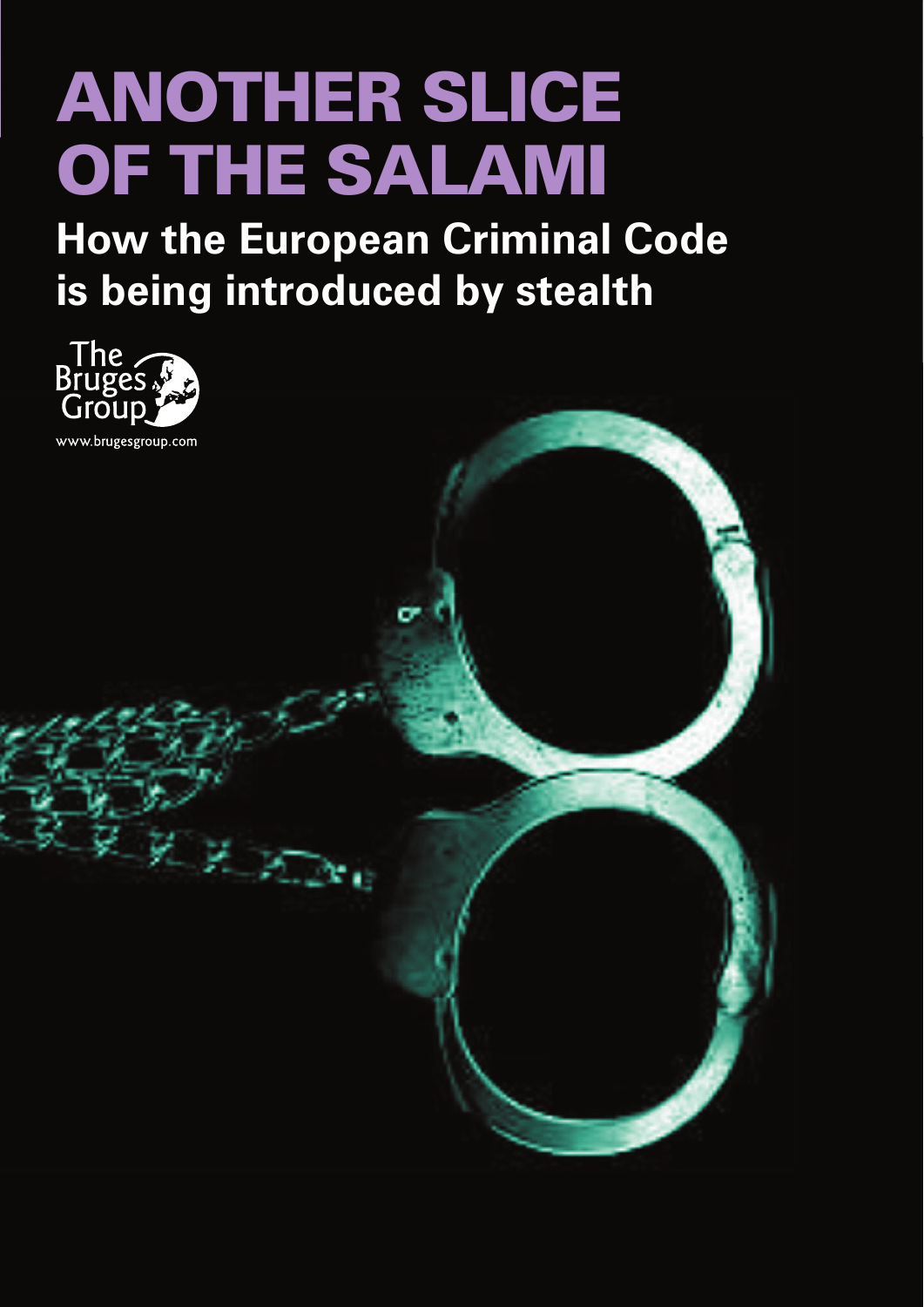# **Contents**

- 03 Render unto Brussels
- [03 Areas of criminal law now under EU control](#page-2-0)
- 03 Areas which are left in legal limbo
- 03 Areas of law currently being considered
- 03 How did this happen?
- [04 Bigger better Democracy: The Communautaire method](#page-3-0)
- [05 Responses](#page-4-0)
- [06 Ramifications](#page-5-0)
- 06 Footnotes
- [07 Annex](#page-6-0)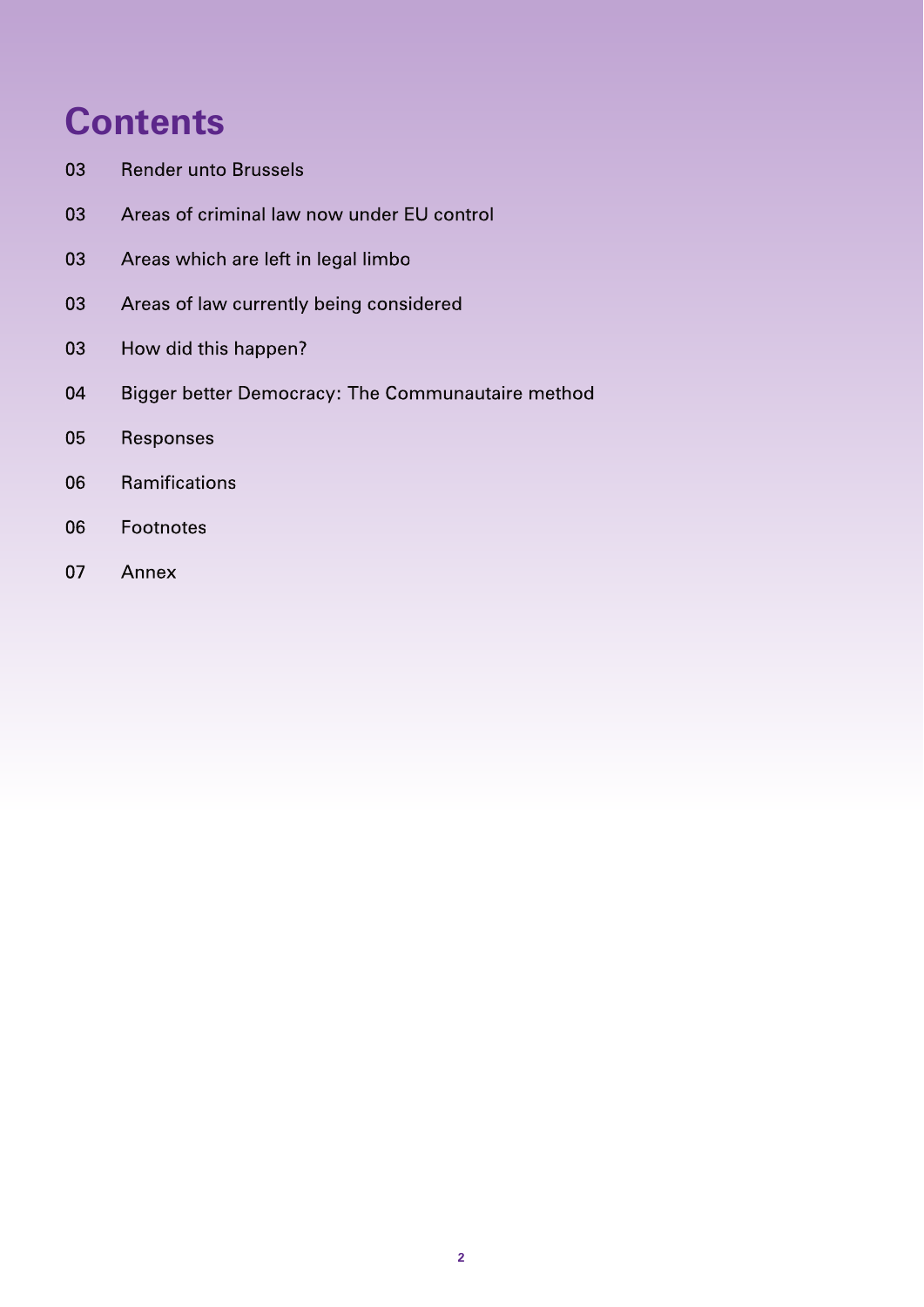## <span id="page-2-0"></span>**Another slice of the Salami: How the European Criminal Code is being introduced by stealth**

### **Render unto Brussels**

One of the defining aspects of a nation in the classical sense is that a nation is free to set laws and restrictions with reference to its own peculiar historical cultural and legal traditions, without let or hindrance. This is a basic aspect of what we understand by the 'rule of law'. Recent developments in Brussels have thrown this into disarray. A technical decision made by the European Court of Justice has turned the constitutional development of all EU member states on their head. The Commission has taken upon itself the right to overrule both the European Parliament and the Council of Ministers by reference to judgements of the highly partisan and activist European Court of Justice (ECJ). In this way the executive and the judiciary have coalesced to destroy the balance of power within the European Communities.

Today we have a new European Union, the final destination of which is known to no one.

- Solemn Treaty obligations have been rewritten
- The will of democratically elected governments steamrollered by the unelected executive
- Open ended jurisdiction

By using the ECJ as its battering ram there is no longer a division of powers.

**Areas of criminal law now under EU control**

• Environmental Law

**Areas which are left in legal limbo, but will become EU competences**

- Counterfeiting the euro
- Non cash fraud (credit cards etc)
- Money laundering through banks
- People trafficking
- Private sector corruption
- Computer hacking
- Marine pollution

#### **Areas of law currently being considered**

- Fraud involving EU funding
- Intellectual property rights
- Racism and Xenophobia

#### **How did this happen?**

On September 13<sup>th</sup> of this year the European Court of Justice in Strasbourg made a decision. As one leading commentator put it,

*"The Commission had adopted a proposal for a Directive of the European Parliament and of the Council on the Protection of the Environment through Criminal Law based on Article 175 of the EC Treaty. But the Council refused to adopt it because it claimed that the Community could not prescribe criminal penalties and instead adopted its Framework Decision. The Commission claimed that the Framework Directive fell within the proper scope of the European Community's powers on the environment"*<sup>1</sup> *.*

Of the pre-enlargement European Union 11 out of 15 countries were happy with the status quo. Criminal offences, they believed should remain firmly in the control of the national governments, courts and Parliaments. It had always been one of the fundamental safeguards for the member-states. This decision drove a great breach through those safeguards.

There were the usual strenuous denials from Her Majesty's Government that anything significant was happening. The typical broad welcomes, however, came from the EU loyalist MEPs. One called Ria Oomen-Ruijten, a Dutch member of the European Peoples Party (EPP/ED) and ally of the Conservatives in the European Parliament, rushed to the barricades in support of the ECJ decision,

*"The Court of Justice ruling was an absolute breakthrough in EU law. Actually enforcing EU laws is now part of the co-decision procedure. It is an extension of the competences of the EP and the EU.*"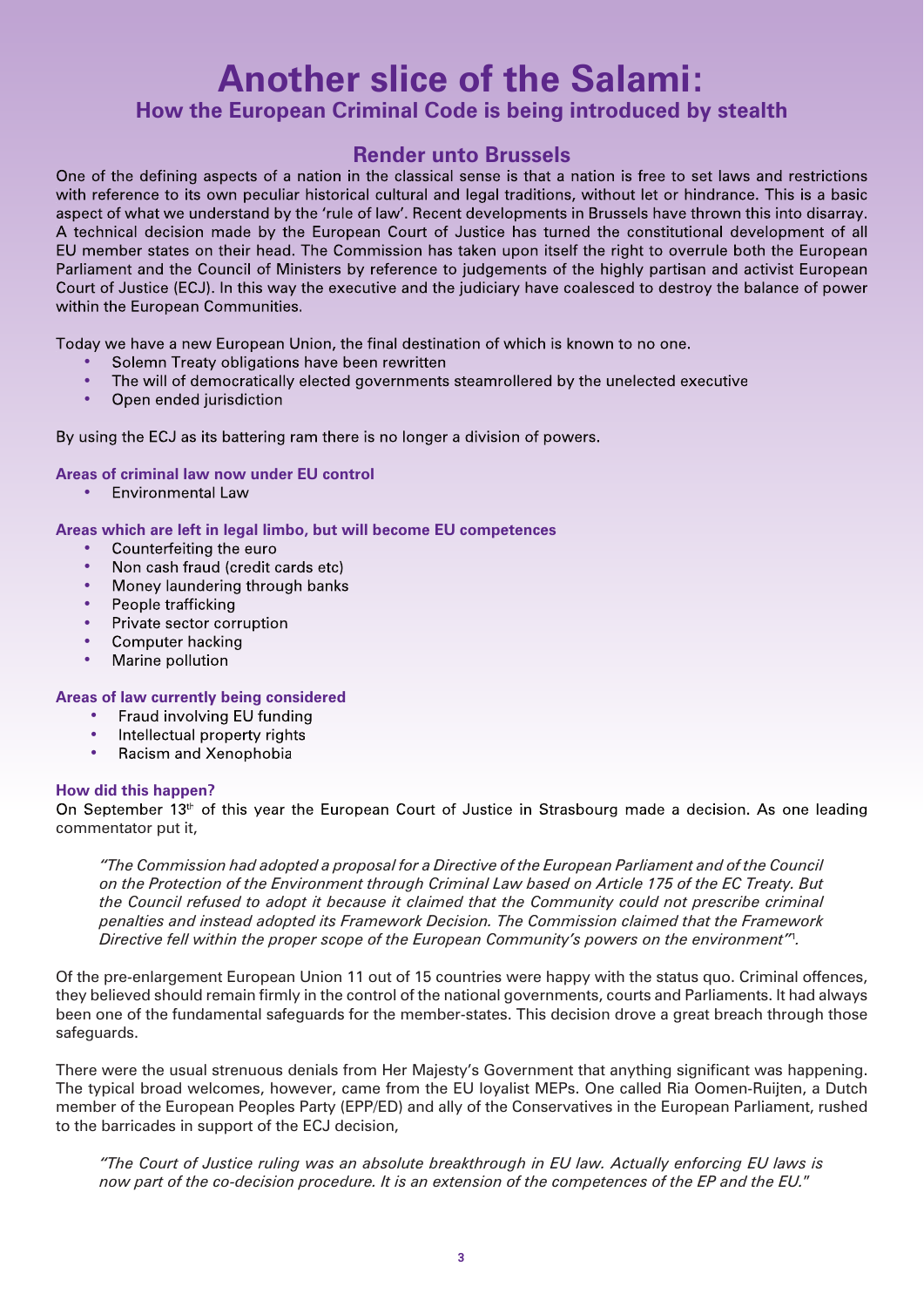<span id="page-3-0"></span>However those who would keep us ignorant quoted with confidence the Commission's statement at the time, *"We are not creating a community criminal code".*

So what precisely did happen then just two months later? On the 23<sup>rd</sup> of November this year the Commission put out a press release, titled "*Commission welcomes Court of Justice judgment recognising the exclusive competence of the Community to adopt criminal law measures to ensure the effectiveness of Community law"<sup>2</sup>. What in fact has* occurred was a huge step towards a central European Criminal code. As former Commission President, Romano Prodi might have said 'You can call it Margaret, you can call it Mary-Anne, it is still a criminal code' call it what you will. Astonishingly what it is saying is simple, *"In some cases, however, it is necessary to direct the action of the Member States by specifying explicitly (i) the type of behaviour which constitutes a criminal offence and/or (ii) the type of penalties to be applied and/or (iii) other criminal-law measures appropriate to the area concerned."3 concerned."* Essentially, as a result of this judgement the Commission, in the specified areas (see Annex) can decide:

- What constitutes a crime,
- What the penalty should be and disturbingly,
- What else should be done about it,
- Having decided this the Commission then plans to inform the UK and other Nation States of its decision and demand that they comply with it.

Astonishingly the nine areas of law already enacted are effected, one has already been annulled by the Court (Environmental Law) and the other eight seem to have become illegal according to the ECJ judgment, but with a sleight of hand as impressive as Houdini's they have proposed to make the illegality disappear by back dating the decision, in one case by almost 15 years.

Twice in 430 words on the press release the Commission claims that this action would, much like their claims for the European Constitution be, *"beyond all doubt an important step forward for European democracy"4 .*

#### **Bigger better Democracy:**

#### **The** *Communautaire* **method**

So how is democracy to be improved? In plain words the European Parliament, (famously elected on a turnout of 45.6% of the European population<sup>5</sup>, including those countries with compulsory voting), will have some effect by bringing criminal law into the Co-decision procedures. These procedures are where Commission proposals are agreed by the Council of Ministers and the European Parliament. However there must be a new entry into the lexicon for this particular act of Euro-democracy. Shall we call it re-enforced democracy or post-democracy?

According to the Commission's Communication,

*"One approach would be to review the existing instruments with the sole purpose of bringing them into line with the distribution of powers between the first and the third pillar as laid down in the Court judgment. In such a case, the Commission's proposals would not contain any provisions which differed in substance from those of the acts adopted, even where the Commission felt that these acts were not satisfactory. This option offers a quick and easy solution. It allows the substance of Community legislation to remain unchanged and ensures legal certainty with regard to provisions that are important to the realisation of an area of freedom, security and justice"6 .*

Or in other words, we will backdate the legislation to ensure that any prosecutions that have already taken place are not illegal.

*"This solution would work only if Parliament and the Council agree not to open discussions of substance during this special procedure. Such an approach accordingly requires the prior agreement of the three institutions"7 .*

However if either the Parliament, rejoicing in the *"strengthening of parliamentary control"8 ,* or the Member States in the institution of the Council of Ministers were to disagree there would be problems so decisions should be taken before public debate. As a Lib Dem MEP pointed out in a Committee discussion on a related subject on 29th November, the European Parliament should not create public disagreement with the Commission at this "*delicate phase of European integration."*

The Commission Communication went on to explain what would happen if either institution, Parliament or Council, had the temerity to object.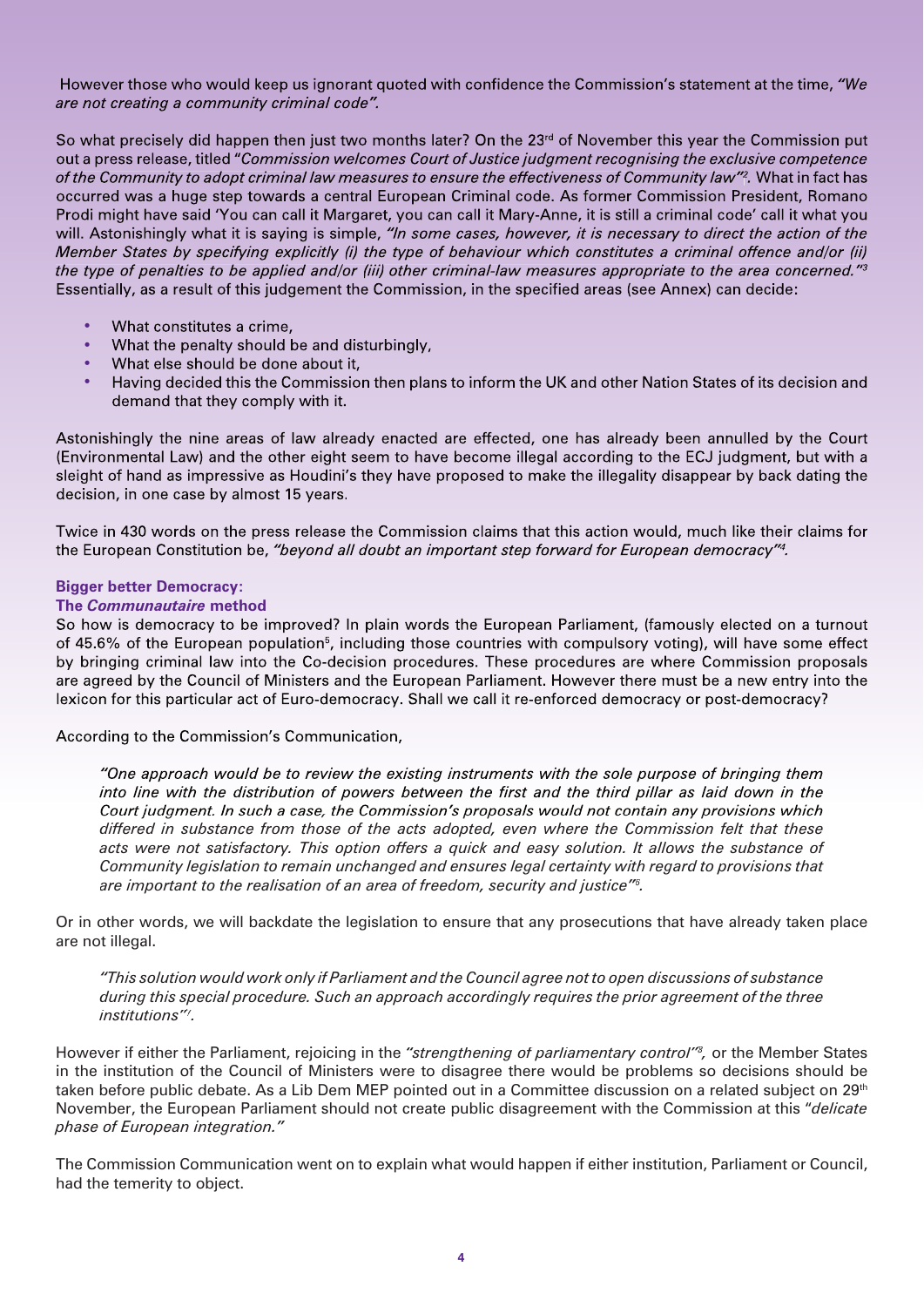<span id="page-4-0"></span>*"If such an agreement could not be reached, the Commission would make use of its power of proposal in order not only to restore the correct legal bases to acts which have been adopted but also to prioritise substantive solutions in line with what it judges the Community interest to be"9 .*

So in the event that the newly empowered Parliament or even the governments of the Member States refuse to accept the Commission's position it reserves the right to go ahead and do it without them. In this looking glass world, stating that something is democratic seems to make it so.

#### **Responses**

The politics of the issue then has become heated with the website *EUObserver* describing this development, "*that,*  for the first time in legal history, a member state government will no longer have the sovereign right to decide what *constitutes a crime and what the punishment should be." The Times* weighed in saying that the decision "*would represent a huge transfer of power from national capitals to the EU".*

British legal opinion was left standing by the decision, Philip Ruttley, a partner in the EC/competition department at Clyde & Co, a London law firm was seemingly ignorant of the content of the Commission position when he said:

"*The European Court's ruling does not give the Commission powers to jail people for 'green crimes'. Any laws involving criminal sanctions will have to be adopted and passed by the national parliaments of each member state. All the Commission can do is to propose new laws for the member states to adopt."*

To *The Times*, Michael Renouf, the EU expert at the Law Society said that while it is not a question of legislation being imposed by the Commission itself, it was also a different position from that in which member states had power to decide what criminal sanctions they would impose themselves.

He also added that beyond the immediate areas of law mentioned by the Commission, it could go on to looking at the Common Agricultural Policy, fisheries' policy, transport, intellectual property and trademarks, the production of cosmetics and a wide range of health and safety matters10.

Meanwhile in America Professor Ronald Band of the Pittsburgh University Law School had warned, only in June of these eventualities, when he wrote,

*"The fact that the European Court of Justice applies Community conventions and regulations seems at first glance to be consistent with the trend toward multilateralism in private international law. But if the result is simply to make the rules on a different level, but then apply them in a fashion that fails adequately to consider the interests of private parties and of states outside the Brussels system, then the process represents the elevation to a new level of the application of the type of private international law analysis that states otherwise have rejected. Modern private international law is in the process of leaving behind such bygone concepts of sovereignty. The mere fact that the sovereign may now be the European Union rather than one of its Member States does not justify this approach".*

He goes on with devastating clarity, *"Recent cases of the European Court of Justice interpreting the Brussels Convention demonstrate a federalization of Community law, with the Court clearly trying to unify private international law principles within the Community structure".11*

So what have our MEPs themselves said? Remarkably little.

There was no comment whatsoever from the Labour Party in the European Parliament. Nothing came out of the Liberal Democrats either. However Chris Davies, the Liberal Democrat leader in the European Parliament, said at the time of the September Judgement that:

*"Europe needs an umpire to ensure fair play between member states and to dismiss the cheats. The*  commission is the only body that comes close to fitting that role and this court ruling gives it more *teeth with which to bite."*

A couple of days later Davies laughed as he told me that "*I fi red off the press release without reading the judgement, I felt it was important to support the Commission's position*". He was joined in the press release by his group leader Graham Watson who left this hostage to fortune, *"Today's Court judgement, annulling a Council Framework Decision in the fi eld of the environment (2003/80) will have far-reaching implications for European jurisprudence*  and may well force Member States to pay more attention to what they agree to in Council, especially when it is not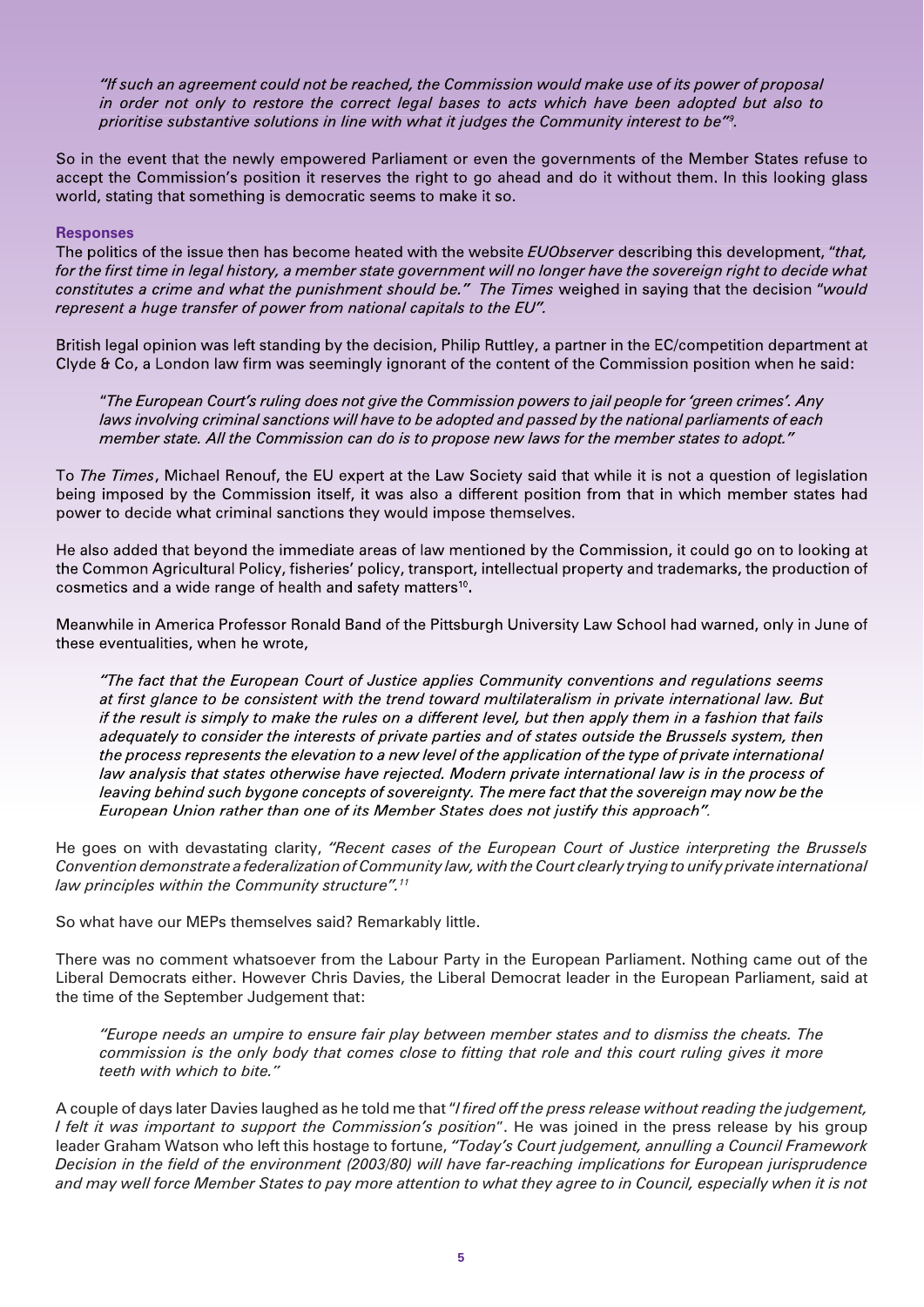#### <span id="page-5-0"></span>*subject to democratic scrutiny"12*.

Of course now we know that it doesn't matter what either the Council of Ministers or the Parliament say on the subject counts for nothing, the Commission will have its way anyhow.

The silence from those who one might suspect might support this was as telling as the comments from the Conservatives and the United Kingdom Independence Party, who at least did seem to agree about what the Commission is now threatening.

Timothy Kirkhope, current leader of the Conservative MEP's went into knee jerk mode with his comments

*"It was clear from the Commission's delight after the Court's ruling in September that it would waste no time in making full use of this massive extension of its powers.*

*"Many EU countries, including Britain, are vigorously opposed to the Commission's intrusion into criminal law. Far from being a shot in the arm for EU democracy, this is a serious blow to our right to decide these matters for ourselves."*

Meanwhile UKIP leader Roger Knapman spotted the anti-democratic nature of the action pointing out that this was a *'blatant misuse of its powers',* it was *'using its blunders as an excuse to extend its powers at the expense of member states'.*

"It is simply unac*ceptable that the Commission makes a fundamental error, and then effectively blackmails the Europe*an Parliament into agreeing fresh legislation".

#### **Ramifications**

By applying this precedent defining criminal offences and penalties no longer falls within the remit of national legislators but comes under the jurisdiction of Community law, which will have a direct effect, and prevail over, national laws, including, according to another decision of the Court, our constitutions. Meanwhile in parallel with this judicial communitarisation of criminal law, the Commission has already launched, without the slightest mandate or legal basis, a project for a 'European Civil Code', which is being drawn up by a certain 'Von Bar Group<sup>13'</sup> with a grant of €4,400,000 under the 'Cordis' programme, on an issue where a reference indicative framework would certainly be useful to aid comparison of national laws (along the lines of the 'restatements' in the United States), this unification project, in contrast, is preparing the destruction of the different national civil legislations in fields as diverse as contract law, liability law, family law and security law.

Of course the battle has not been lost, yet, but the efforts to extricate the UK from this mess will, with every day become more and more difficult. Anthony Browne put it very well in *The Spectator*, "*What is even more aweinspiring is how the EU capital's determination to gain power always — one way or another — trumps the national capitals' rather limp insistence on the need to keep it. The French and Dutch 'No' votes may have killed off the constitution. They certainly didn't kill off European integration14".*

#### **Footnotes**

- 5 http://www.elections2004.eu.int/ep-election/sites/en/results1306/turnout\_ep/graphical.html
- 6  *Ibid* COMMUNICATION FROM THE COMMISSION para 16

<sup>1</sup> http://eulaw.typepad.com/eulawblog/2005/09/criminal\_penalt.html

 $^2$  MEMO/05/437 - Commission welcomes Court of Justice judgment recognising the exclusive competence of the Community to adopt criminal law measures to ensure the effectiveness of Community law.

<sup>3</sup> COMMUNICATION FROM THE COMMISSION TO THE EUROPEAN PARLIAMENT AND THE COUNCIL on the implications of the Court's judgment of 13 September 2005 (Case C-176/03 Commission v Council)

<sup>4</sup>  *Ibid* MEMO/05/437

<sup>7</sup>  *Ibid*

<sup>8</sup> Ibid MEMO/05/437

<sup>9</sup>  *Ibid* - COMMUNICATION FROM THE COMMISSION para 17

<sup>10</sup> http://www.timesonline.co.uk/article/0,,13509-1888123,00.html

<sup>&</sup>lt;sup>11</sup> Ronald A. Brand. "Balancing Sovereignty and Party Autonomy in Private International Law: Regression at the European Court of Justice" (June 2005). *University of Pittsburgh School of Law Working Paper Series. University of Pittsburgh School of Law Working Paper Series.* Working Paper 25.

http://law.bepress.com/pittlwps/papers/art25

<sup>12</sup> http://www.libdemmeps.org.uk/news/76.html

<sup>13</sup> http://www.sgecc.net/

<sup>14</sup> *Anthony Browne: Brussels Bites back. The Spectator, 24/11/05*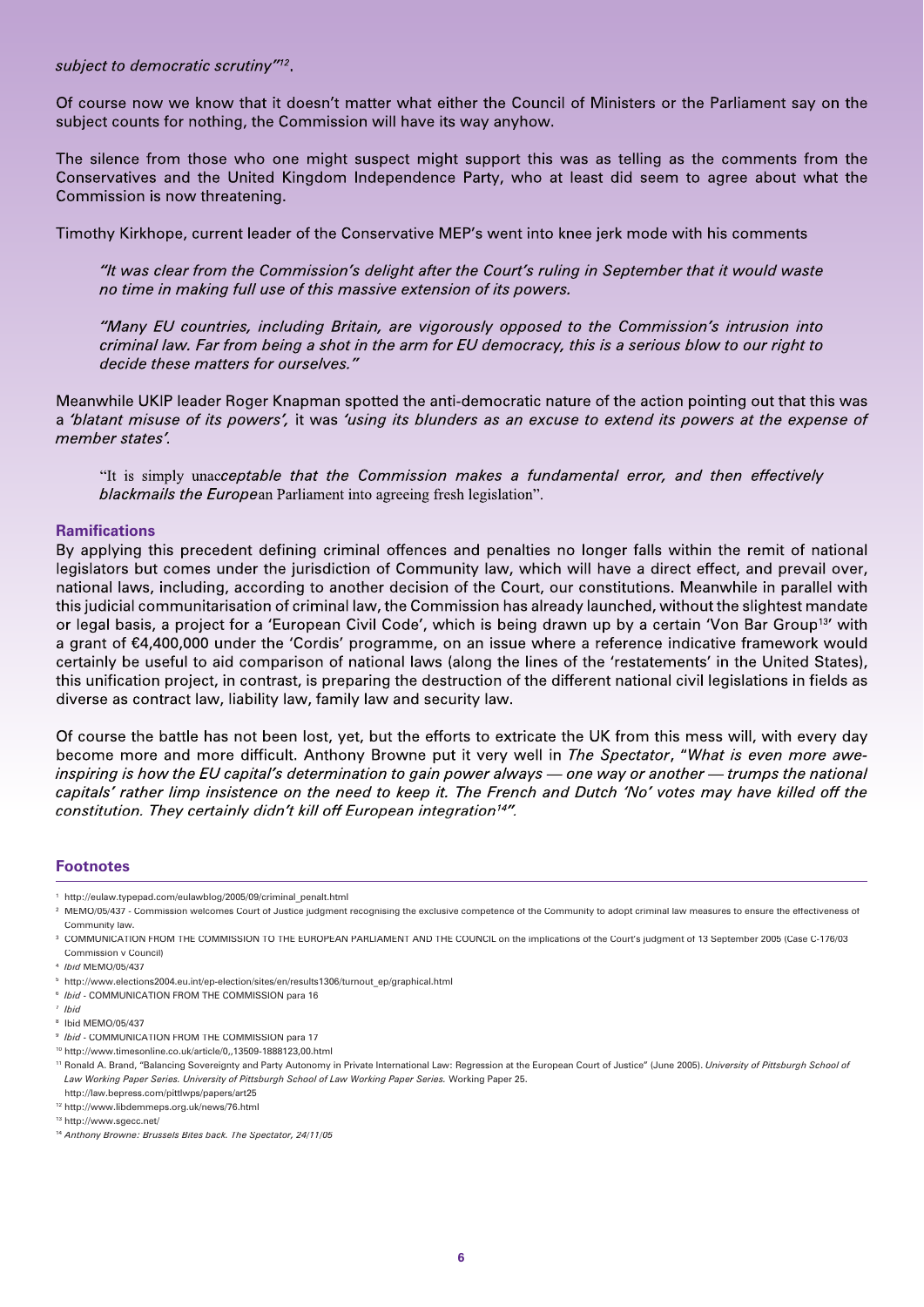## **Annex**

#### These are the pieces of EU legislation affected by the ECJ judgment to-date **(Case C- 176/03)**

<span id="page-6-0"></span>

| <b>LEGISLATION</b>                                                                                                                                                                                                                                                                                                                                                                                                                                                                                  | PRÉCIS OF LEGISLATION                                                                                                                                                                                                                                                                                                                                                                                                              |
|-----------------------------------------------------------------------------------------------------------------------------------------------------------------------------------------------------------------------------------------------------------------------------------------------------------------------------------------------------------------------------------------------------------------------------------------------------------------------------------------------------|------------------------------------------------------------------------------------------------------------------------------------------------------------------------------------------------------------------------------------------------------------------------------------------------------------------------------------------------------------------------------------------------------------------------------------|
| Council Framework Decision 2003/80/JHA of 27 January 2003 on the<br>protection of the environment through criminal law (Official Journal (OJ) L 29,<br>5.2.2005, p. 55)                                                                                                                                                                                                                                                                                                                             | The original case that caused the ECJ decision, this<br>deals with what are described as Environmental Crimes.<br>Deliberately polluting, land, sea or air; or trading in<br>protected flora or fauna.                                                                                                                                                                                                                             |
| Council framework Decision of 29 May 2000 on increasing protection by<br>criminal penalties and other sanctions against counterfeiting in connection<br>with the introduction of the euro (OJ L 140, 14.6.2000, p. 1) and Council<br>Framework Decision of 6 December 2001 amending Framework Decision<br>2000/383/JHA on increasing protection by criminal penalties and other<br>sanctions against counterfeiting in connection with the introduction of the<br>euro (OJ L 329, 14.12.2001, p 3). | General provisions on the counterfeiting of the Euro                                                                                                                                                                                                                                                                                                                                                                               |
| Council Framework Decision 2001/413/JHA combating fraud and<br>counterfeiting of non-cash means of payment (OJ L 149, 2.6.2001, p. 1)                                                                                                                                                                                                                                                                                                                                                               | The specific areas include fraud using credit cards,<br>eurocheque<br>cards, other cards issued by financial institutions,<br>travellers' cheques, eurocheques, other cheques<br>and bills of exchange, which are protected against<br>imitation or fraudulent use, for example through<br>design, coding or signature.                                                                                                            |
| Council Directive 91/308/EEC of 10 June 1991 on prevention of the use<br>of the financial system for the purpose of money laundering (OJ L 166,<br>28.6.1991, p. 77) and Council Framework Decision 2001/500/JHA of 26<br>June 2001 on money laundering, the identification, tracing, freezing, seizing<br>and confiscation of instrumentalities and the proceeds of crime (OJ L 182,<br>5.7.2001, p.1) and                                                                                         | The use of banks and building societies for money<br>laundering,<br>The second has this tantalising aspect "with regard<br>to national criminal law, efforts to agree on common<br>definitions, incriminations and sanctions should be<br>focused in the first instance on a limited number of<br>sectors of particular relevance, such as financial crime.                                                                        |
| Directive defining the facilitation of unauthorised entry, transit and residence<br>and Council framework Decision on the strengthening of the penal framework<br>to prevent the facilitation of unauthorised entry, transit and residence of 28<br>November 2002 (OJ L 328, 5.12.2002, pp. 17 and 1).                                                                                                                                                                                              | People trafficking                                                                                                                                                                                                                                                                                                                                                                                                                 |
| Council Framework Decision 2003/568/JHA of 22 July 2003 on combating<br>corruption in the private sector (OJ L 192, 31.7.2003, p. 54)                                                                                                                                                                                                                                                                                                                                                               | "Along with globalisation, recent years have brought an<br>increase in cross-border trade in goods and services. Any<br>corruption in the private sector within a Member State is<br>thus not just a domestic problem but also a transnational<br>problem, most effectively tackled by means of a European<br>Union joint action."<br>Of course this does not, by definition include the activities<br>of State owned enterprises. |
| Council Framework Decision 2005/222/JHA of 24 February 2005 on attacks<br>against information systems (OJ L 69, 16.3.2005, p. 67)                                                                                                                                                                                                                                                                                                                                                                   | Computer hacking and associated cyber-crime                                                                                                                                                                                                                                                                                                                                                                                        |
| Directive 2005/35/EC of the European Parliament and of the Council of 7<br>September 2005 on ship-source pollution and on the introduction of penalties<br>for infringements and Council Framework Decision 2005/667/JHA of 12 July<br>2005 to strengthen the criminal-law framework for the enforcement of the law<br>against ship-source pollution (OJ L 255, 30.9.2005, pp. 11 and 164)                                                                                                          | Deliberate or negligent dumping by ships of pollutants<br>in the territorial waters of any Member state or "the High<br>Seas".                                                                                                                                                                                                                                                                                                     |
| <b>PROPOSALS PENDING</b>                                                                                                                                                                                                                                                                                                                                                                                                                                                                            |                                                                                                                                                                                                                                                                                                                                                                                                                                    |
| Proposal for a Directive of the European Parliament and of the Council on<br>the criminal-law protection of the Community's financial interests (PIF), (OJ C<br>240E, 28.8.2001, p. 125)                                                                                                                                                                                                                                                                                                            | Fraud involving EU funding, both in receipt and<br>expenditure thereof                                                                                                                                                                                                                                                                                                                                                             |
| Proposal for a Council Framework Decision on combating racism and<br>xenophobia (COM proposal of 29.11.2001, OJ C 75 E, 23.6.2002, p. 269):                                                                                                                                                                                                                                                                                                                                                         | As it says including "insults and threats" the scope<br>covers some areas not currently British law "Racism and<br>xenophobia will mean belief in race colour, descent,<br>religion or belief, national or ethnic origin as a factor<br>determining aversion to individuals".                                                                                                                                                      |
| Proposal for a European Parliament and Council Directive on criminal<br>measures aimed at ensuring the enforcement of intellectual property<br>rights and for a Council framework decision to strengthen the criminal law<br>framework to combat intellectual property offences (COM (2005) 276 final)                                                                                                                                                                                              | "criminal procedures and penalties to be applied at least<br>in cases of willful trademark counterfeiting or copyright<br>piracy on a commercial scale".                                                                                                                                                                                                                                                                           |